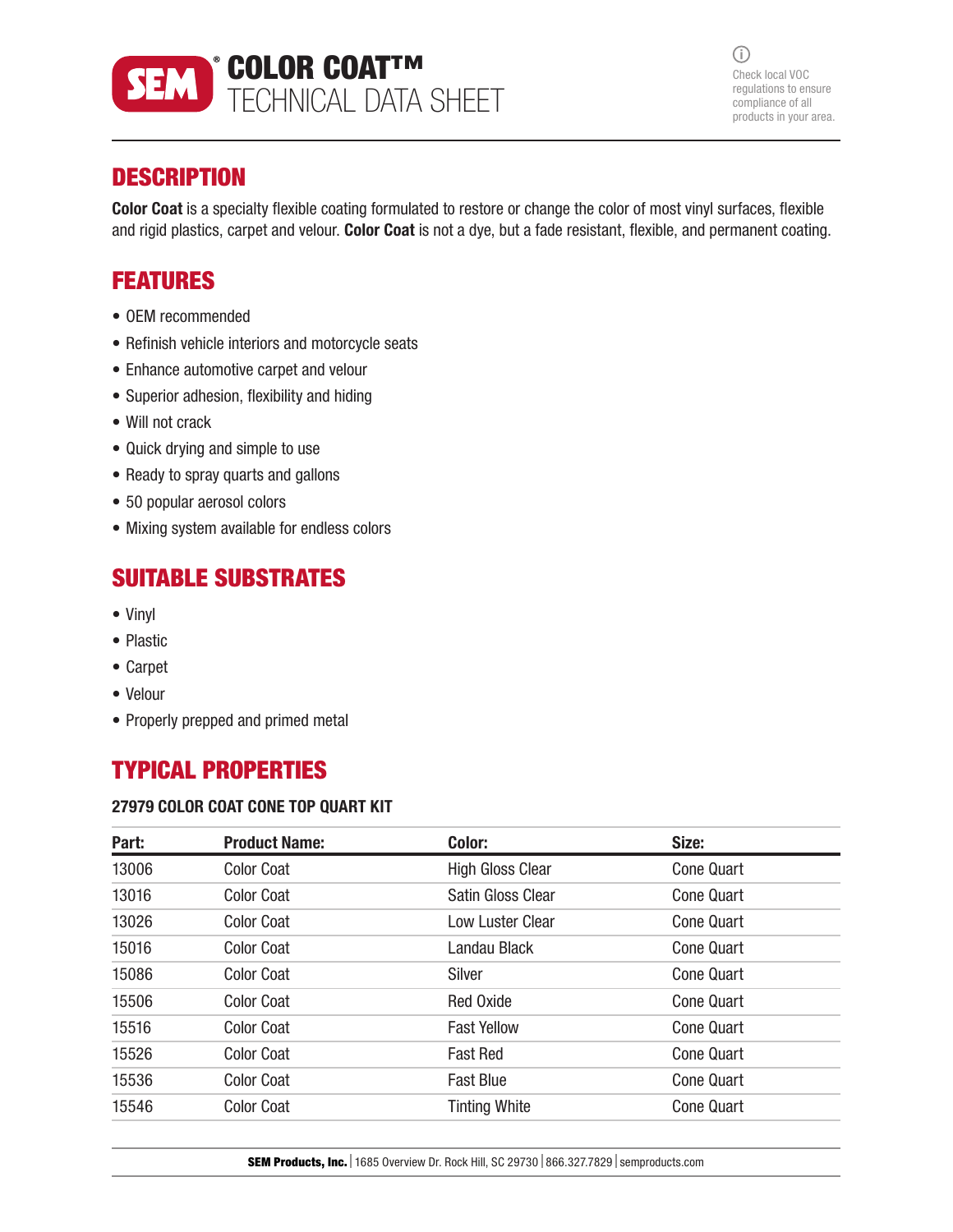| 15566 | Color Coat™ | <b>Fast Green</b>   | <b>Cone Quart</b> |
|-------|-------------|---------------------|-------------------|
| 15596 | Color Coat  | <b>Yellow Oxide</b> | <b>Cone Quart</b> |

#### 27989 COLOR COAT QUART KIT

| Part: | <b>Product Name:</b> | Color:                           | Size: |
|-------|----------------------|----------------------------------|-------|
| 13004 | <b>Color Coat</b>    | High Gloss Clear - Discontinued  | Quart |
| 13014 | <b>Color Coat</b>    | Satin Gloss Clear - Discontinued | Quart |
| 13024 | <b>Color Coat</b>    | Low Luster Clear - Discontinued  | Quart |
| 15014 | <b>Color Coat</b>    | Landau Black                     | Quart |
| 15084 | <b>Color Coat</b>    | Silver                           | Quart |
| 15504 | <b>Color Coat</b>    | <b>Red Oxide</b>                 | Quart |
| 15514 | <b>Color Coat</b>    | <b>Fast Yellow</b>               | Quart |
| 15524 | <b>Color Coat</b>    | <b>Fast Red</b>                  | Quart |
| 15534 | <b>Color Coat</b>    | <b>Fast Blue</b>                 | Quart |
| 15544 | <b>Color Coat</b>    | <b>Tinting White</b>             | Quart |
| 15564 | <b>Color Coat</b>    | <b>Fast Green</b>                | Quart |
| 15594 | <b>Color Coat</b>    | <b>Yellow Oxide</b>              | Quart |

### 27969 COLOR COAT GALLON KIT

| Part: | <b>Product Name:</b> | Color:                   | Size:  |
|-------|----------------------|--------------------------|--------|
| 13001 | <b>Color Coat</b>    | <b>High Gloss Clear</b>  | Gallon |
| 13011 | <b>Color Coat</b>    | <b>Satin Gloss Clear</b> | Gallon |
| 13021 | <b>Color Coat</b>    | <b>Low Luster Clear</b>  | Gallon |
| 15011 | <b>Color Coat</b>    | Landau Black             | Gallon |
| 15081 | <b>Color Coat</b>    | Silver                   | Gallon |
| 15501 | <b>Color Coat</b>    | <b>Red Oxide</b>         | Gallon |
| 15511 | <b>Color Coat</b>    | <b>Fast Yellow</b>       | Gallon |
| 15521 | <b>Color Coat</b>    | <b>Fast Red</b>          | Gallon |
| 15531 | <b>Color Coat</b>    | <b>Fast Blue</b>         | Gallon |
| 15541 | <b>Color Coat</b>    | <b>Tinting White</b>     | Gallon |
| 15561 | <b>Color Coat</b>    | <b>Fast Green</b>        | Gallon |
| 15591 | <b>Color Coat</b>    | <b>Yellow Oxide</b>      | Gallon |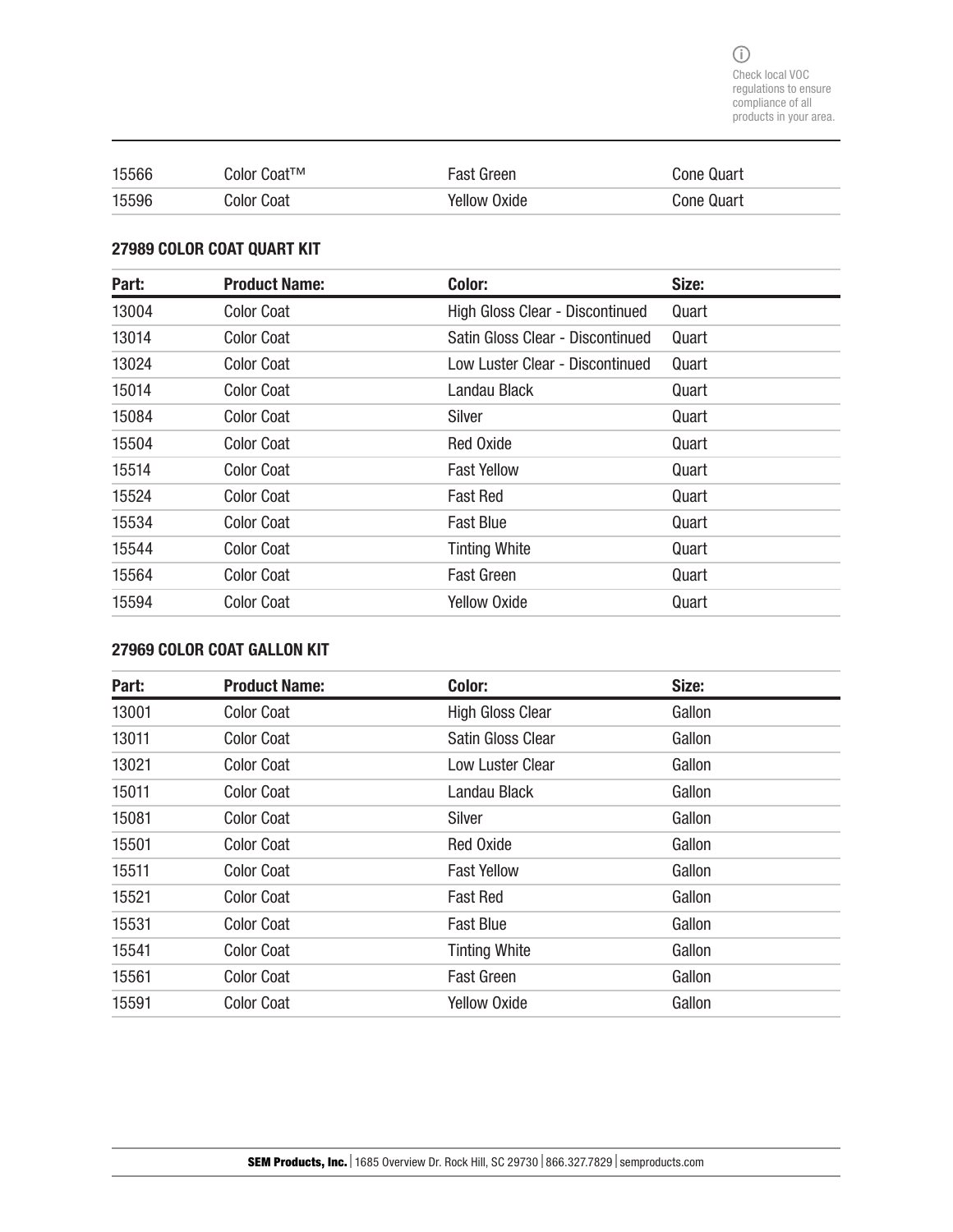### ADDITIONAL COLOR COAT™ COLORS (TO ADD VERSATILITY TO MIXING SYSTEM)

| Part: | <b>Product Name:</b> | Color:             | Size:             |
|-------|----------------------|--------------------|-------------------|
| 15581 | <b>Color Coat</b>    | <b>Bright Red</b>  | Gallon            |
| 15584 | <b>Color Coat</b>    | <b>Bright Red</b>  | Quart             |
| 15586 | <b>Color Coat</b>    | <b>Bright Red</b>  | <b>Cone Quart</b> |
| 15091 | <b>Color Coat</b>    | Lt Buckskin        | Gallon            |
| 15101 | <b>Color Coat</b>    | <b>Super White</b> | Gallon            |
| 15311 | <b>Color Coat</b>    | White              | Gallon            |
| 15576 | <b>Color Coat</b>    | Magenta            | <b>Cone Quart</b> |

#### COLOR COAT AEROSOLS

| Part: | <b>Product Name:</b> | Color:                   | Size:          |
|-------|----------------------|--------------------------|----------------|
| 13003 | <b>Color Coat</b>    | <b>High Gloss Clear</b>  | 16 oz. Aerosol |
| 13013 | <b>Color Coat</b>    | Satin Gloss Clear        | 16 oz. Aerosol |
| 13023 | <b>Color Coat</b>    | Low Luster Clear         | 16 oz. Aerosol |
| 15003 | <b>Color Coat</b>    | <b>Phantom White</b>     | 16 oz. Aerosol |
| 15013 | <b>Color Coat</b>    | Landau Black             | 16 oz. Aerosol |
| 15023 | <b>Color Coat</b>    | <b>Cordovan Brown</b>    | 16 oz. Aerosol |
| 15033 | <b>Color Coat</b>    | Saddle Tan               | 16 oz. Aerosol |
| 15043 | <b>Color Coat</b>    | <b>Shadow Blue</b>       | 16 oz. Aerosol |
| 15053 | <b>Color Coat</b>    | Granite                  | 16 oz. Aerosol |
| 15063 | <b>Color Coat</b>    | <b>Burgundy</b>          | 16 oz. Aerosol |
| 15083 | <b>Color Coat</b>    | Silver                   | 16 oz. Aerosol |
| 15093 | <b>Color Coat</b>    | Lt Buckskin              | 16 oz. Aerosol |
| 15103 | <b>Color Coat</b>    | <b>Super White</b>       | 16 oz. Aerosol |
| 15113 | <b>Color Coat</b>    | <b>Firethorn Red</b>     | 16 oz. Aerosol |
| 15123 | <b>Color Coat</b>    | Santa Fe                 | 16 oz. Aerosol |
| 15143 | <b>Color Coat</b>    | Sandstone                | 16 oz. Aerosol |
| 15163 | <b>Color Coat</b>    | Presidio                 | 16 oz. Aerosol |
| 15173 | <b>Color Coat</b>    | Camel                    | 16 oz. Aerosol |
| 15183 | <b>Color Coat</b>    | <b>Warm Gray</b>         | 16 oz. Aerosol |
| 15213 | <b>Color Coat</b>    | <b>Bluemist</b>          | 16 oz. Aerosol |
| 15223 | <b>Color Coat</b>    | Castella                 | 16 oz. Aerosol |
| 15233 | <b>Color Coat</b>    | <b>Gloss Black</b>       | 16 oz. Aerosol |
| 15243 | Color Coat™          | <b>Satin Black</b>       | 16 oz. Aerosol |
| 15253 | <b>Color Coat</b>    | <b>Titanium Metallic</b> | 16 oz. Aerosol |

SEM Products, Inc. | 1685 Overview Dr. Rock Hill, SC 29730 | 866.327.7829 | semproducts.com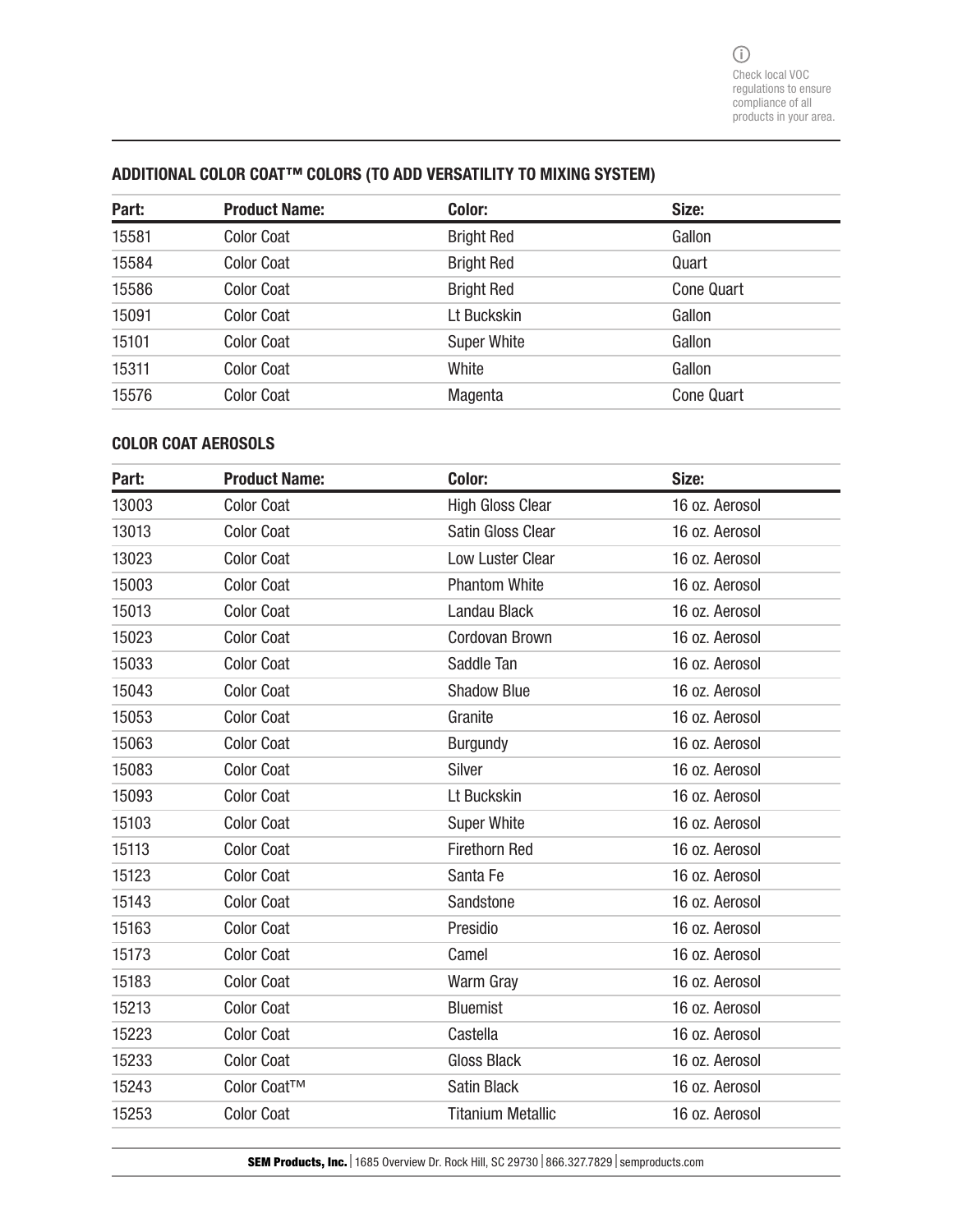$\bigcirc$ Check local VOC regulations to ensure compliance of all products in your area.

| 15273 | <b>Color Coat</b> | Napa Red               | 16 oz. Aerosol |
|-------|-------------------|------------------------|----------------|
| 15283 | <b>Color Coat</b> | Pescadero Sand         | 16 oz. Aerosol |
| 15303 | <b>Color Coat</b> | Graphite               | 16 oz. Aerosol |
| 15313 | <b>Color Coat</b> | White                  | 16 oz. Aerosol |
| 15323 | <b>Color Coat</b> | Palomino               | 16 oz. Aerosol |
| 15353 | <b>Color Coat</b> | Lt Titanium            | 16 oz. Aerosol |
| 15363 | <b>Color Coat</b> | Portola Red            | 16 oz. Aerosol |
| 15373 | <b>Color Coat</b> | <b>Flame Red</b>       | 16 oz. Aerosol |
| 15393 | <b>Color Coat</b> | <b>Med Gray</b>        | 16 oz. Aerosol |
| 15413 | <b>Color Coat</b> | <b>Thomas Bus Gray</b> | 16 oz. Aerosol |
| 15453 | <b>Color Coat</b> | <b>Gloss White</b>     | 16 oz. Aerosol |
| 15483 | <b>Color Coat</b> | <b>Bluebird Brown</b>  | 16 oz. Aerosol |
| 15603 | <b>Color Coat</b> | Sailcloth White        | 16 oz. Aerosol |
| 15643 | <b>Color Coat</b> | Pacific Blue           | 16 oz. Aerosol |
| 15713 | <b>Color Coat</b> | Ladera                 | 16 oz. Aerosol |
| 15723 | <b>Color Coat</b> | Monterey               | 16 oz. Aerosol |
| 15753 | <b>Color Coat</b> | Lt Oak                 | 16 oz. Aerosol |
| 15763 | <b>Color Coat</b> | Storm Gray             | 16 oz. Aerosol |
| 15793 | <b>Color Coat</b> | Shale                  | 16 oz. Aerosol |
| 15803 | <b>Color Coat</b> | Opel Gray              | 16 oz. Aerosol |
| 15813 | <b>Color Coat</b> | <b>Med Dk Pewter</b>   | 16 oz. Aerosol |
| 15823 | <b>Color Coat</b> | Lt Parchment           | 16 oz. Aerosol |
| 15833 | <b>Color Coat</b> | Khaki                  | 16 oz. Aerosol |
| 15843 | <b>Color Coat</b> | <b>Med Parchment</b>   | 16 oz. Aerosol |
| 15853 | <b>Color Coat</b> | Ivory                  | 16 oz. Aerosol |
| 15863 | <b>Color Coat</b> | Lt Neutral             | 16 oz. Aerosol |
| 15873 | <b>Color Coat</b> | <b>Med Slate Gray</b>  | 16 oz. Aerosol |
| 15883 | <b>Color Coat</b> | <b>Med Neutral</b>     | 16 oz. Aerosol |
| 15893 | <b>Color Coat</b> | <b>Med Prarie Tan</b>  | 16 oz. Aerosol |

### FLATTENER (MORE VERSATILITY WHEN MATCHING LOW GLOSS OEM COLORS)

| Part:                        | <b>Product Name:</b>        | Size:                                            |
|------------------------------|-----------------------------|--------------------------------------------------|
| 13038                        | <b>Color Coat Flattener</b> | Pint                                             |
| <b>Containers:</b>           |                             | Quart, Cone Top Quart, Gallon and 16 oz. aerosol |
| <b>Mixing System Colors:</b> |                             | 9 Toners and 3 Clears                            |

SEM Products, Inc. | 1685 Overview Dr. Rock Hill, SC 29730 | 866.327.7829 | semproducts.com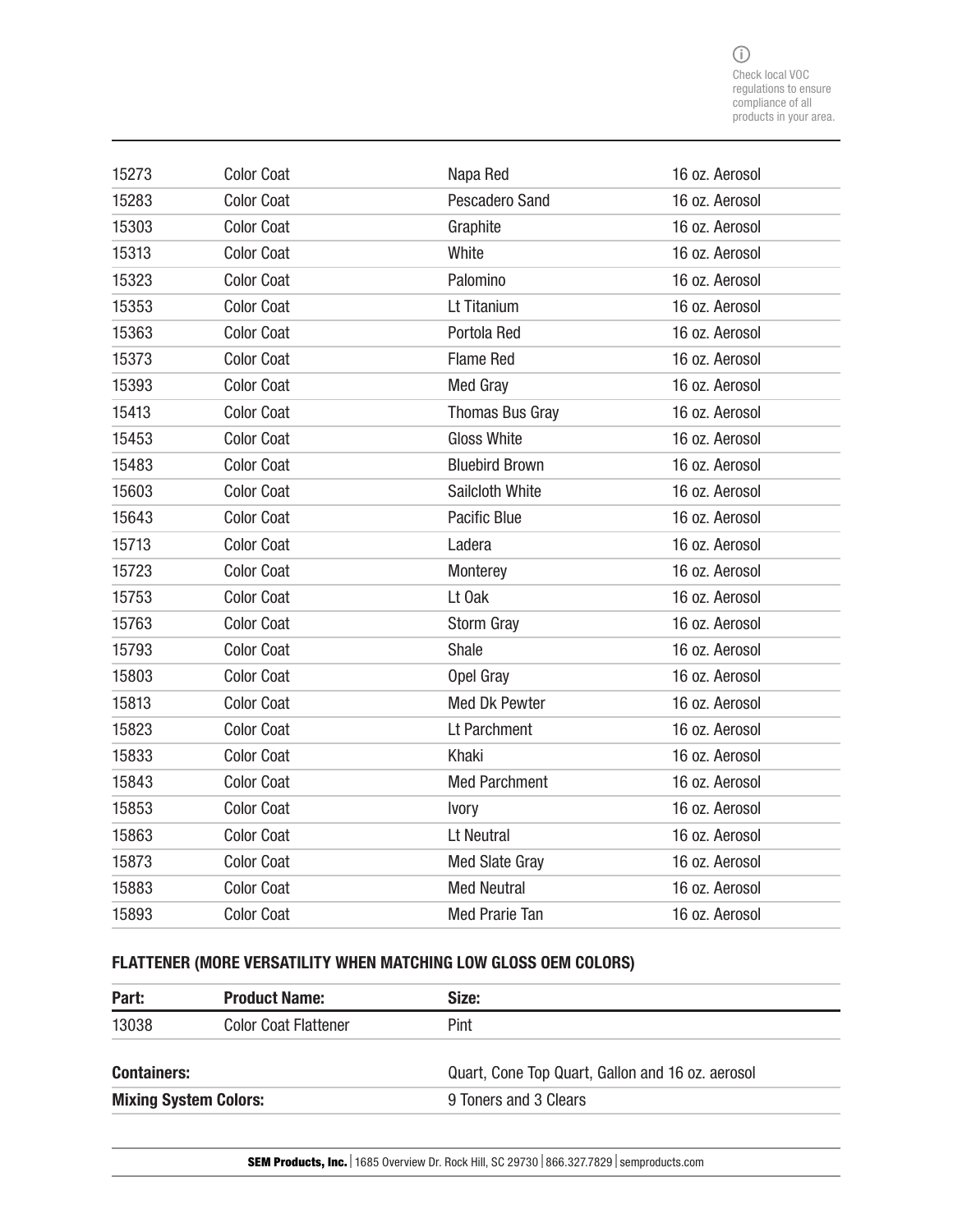| <b>Aerosol Colors:</b>                | 50 Colors and 3 Clears               |
|---------------------------------------|--------------------------------------|
| <b>Clears:</b>                        | (refer to chip card VCS-CC)          |
| <b>Aerosols Regulatory VOC:</b>       | 5.14-5.25 #/gl (616.8-630 g/l        |
| <b>Aerosols Actual VOC:</b>           | $3.23 - 3.38$ #/gl (387.6-405.6 g/l) |
| <b>RTS Actual and Regulatory VOC:</b> | 6.23-6.48 #/gl $(748.1 - 775.2$ g/l) |
| <b>MIR - Aerosols:</b>                | Category VFL $\leq$ 1.55             |
| <b>Cure Time:</b>                     | 24 hours @ 70°F (21°C)               |
| <b>Cross Cut Adhesion Test:</b>       | 100% adhesion on plastic and vinyl   |
| <b>Coverage per Gallon:</b>           | 120 ft <sup>2</sup>                  |
| <b>Coverage per Aerosol:</b>          | 10 ft <sup>2</sup>                   |
| <b>Recommended Tip Size:</b>          | $1.2 - 1.4$                          |

Use VOC calculator to determine VOC of mixtures. Check local VOC regulations to ensure compliance of all products in your area.

## HANDLING AND APPLICATION



## PREPARATION: VINYL:

- 1. Clean first with SEM Soap and a gray scuff pad.
- 2. Rinse with water or wipe soap residue with a clean damp cloth and allow to dry.
- 3. Clean thoroughly with Vinyl Prep or XXX Universal Surface Cleaner using a clean, damp lint free towel and wiping in one direction.
- 4. If contamination still exists, water will bead on the surface. Repeat this step until beading no longer occurs.

### PLASTIC:

- 1. Clean first with SEM Soap and a gray scuff pad.
- 2. Rinse with water or wipe soap residue with a clean damp cloth and allow to dry.
- 3. Clean with Plastic & Leather Prep or XXX Universal Surface Cleaner. If contamination still exists, water will bead on the surface. Repeat this step until beading no longer occurs.
- 4. To promote adhesion on ABS, PVC and other similar plastics, apply a medium wet coat of Sand Free. Color Coat should be applied while Sand Free Adhesion Promoter is still wet. As the Sand Free Adhesion Promoter evaporates, the Color Coat™ is drawn into the surface creating excellent adhesion. OR

To promote adhesion on TPO, EPDM, PP and other similar thermoplastics, use Plastic Adhesion Promoter or XXX Adhesion Promoter.

Note: Color Coat may not stick to flexible urethanes. To determine if your substrate is flexible urethane, inspect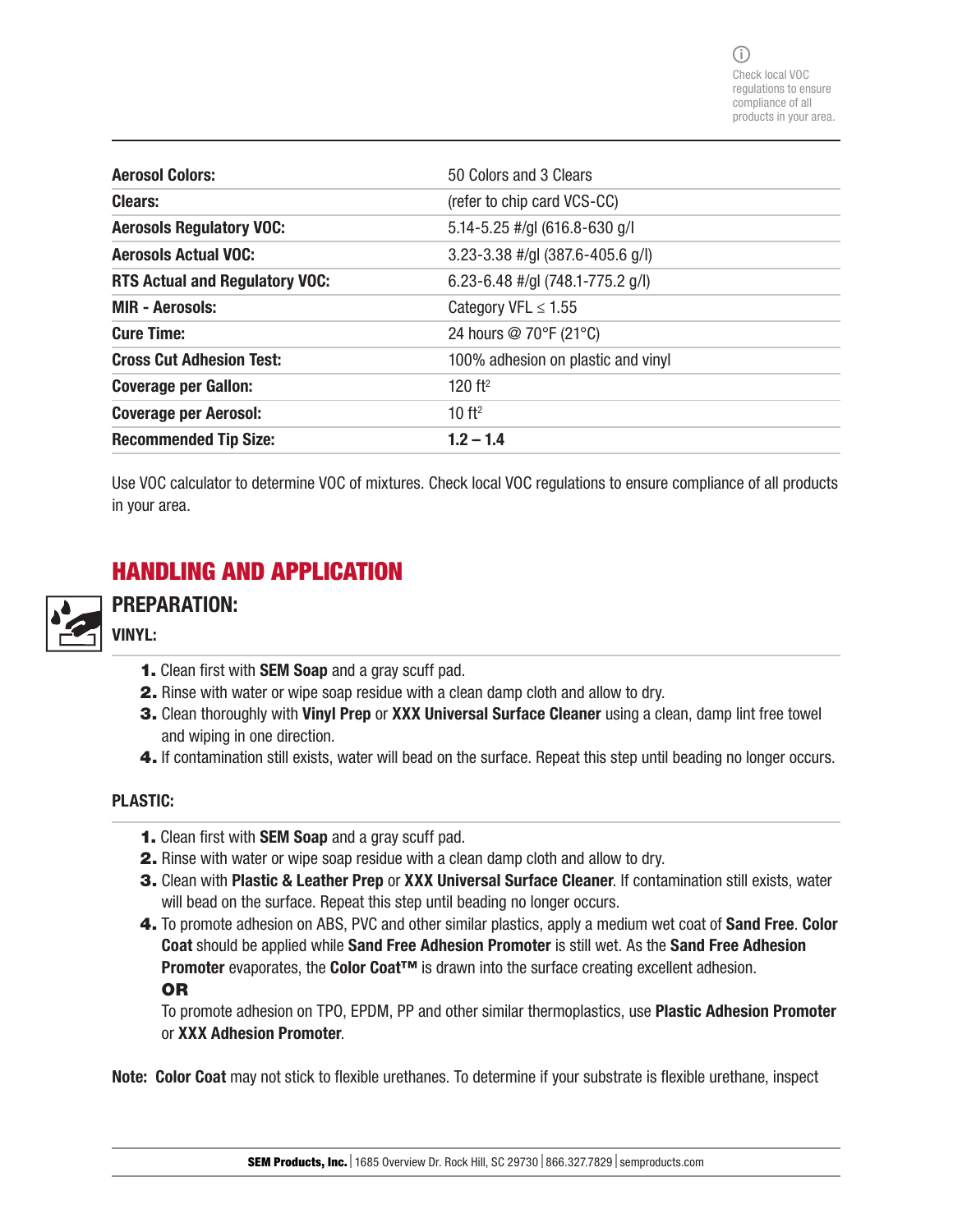the part for mold lines. If stiching is present, the part is vinyl. If the mold lines are present, the part is flexible urethane and Sure-Coat™ must be used.

#### TECH TIP:

If the type of plastic is unknown, place a drop of **Sand Free Adhesion Promoter** on the back of the plastic and rub it with your gloved finger. If the plastic smears and melts, use Sand Free Adhesion Promoter for your adhesion promoter. If Sand Free Adhesion Promoter does not have an effect on the plastic, use Plastic Adhesion Promoter or XXX Adhesion Promoter.

#### CARPET AND VELOUR:

- 1. Clean with appropriate carpet or upholstery shampoo to remove excess soil. Allow to dry, then vacuum.
- 2. Clean with Plastic & Leather Prep. Scrub lightly with a nylon bristle brush to separate the fibers and to remove oil, grease and contaminants. Allow to dry, then vacuum.



### MIXING: DO NOT THIN.

Color Coat is ready to spray.

Shake or stir well, per label instructions, to ensure color uniformity. For best results, use only when can temperature is approximately 70°F (21°C).

For additional versatility when matching low gloss OEM colors, Color Coat™ Flattener is available. Color Coat Flattener may be used with all Color Coat intermix formulas.

### APPLICATION:

#### VINYL, PLASTIC & PROPERLY PREPPED METAL:



#### Aerosol:

Hold can approximately 6-8" from the surface to be coated. Apply light coats allowing 5-10 minutes between coats.

Note: If clogging develops, remove spray button with a twisting motion and clean with XXX Universal Gun Cleaner or material compliant with VOC regulations in your area. Do not stick pin or other object into can. Gently replace spray button with top of can and spray button pointed away from you.



After each use, turn can upside down and spray several seconds to clear spray tip.

When coating vinyl with **Color Coat**, plasticizer migration may occasionally occur. When vinyl manufacturers use a high amount of plasticizers, they may bleed and leave a tacky feeling on the coated surface. Apply Tac Free over the affected area to eliminate this problem.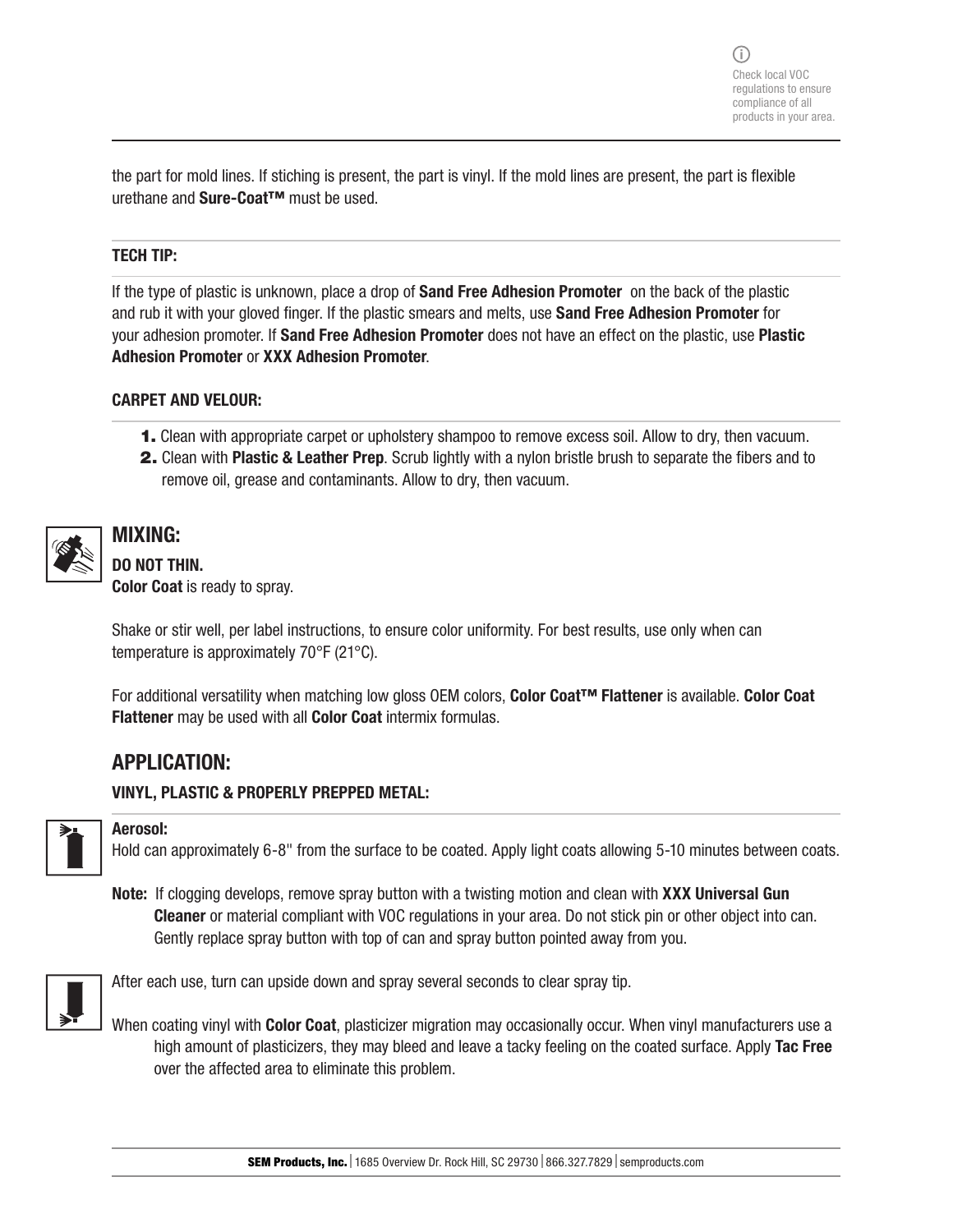

#### SPRAY GUN:

Using 20-25 psi with non-HVLP or 8-10 psi at the cap with HVLP, apply 2-3 light coats or until hiding allowing 5-10 minutes flash time between coats. Some colors will require more coats to cover.

Note: Additional flexibility is required when refinishing vinyl convertible tops with Color Coat™. Mix 1 part of Super SEM Flex to 10 parts of Color Coat. Do not exceed mixing ratios. Too much Super SEM Flex will create a tacky surface that will not dry properly.



#### CARPET AND VELOUR:

Spray one light coat and immediately brush in all directions using a nylon bristle brush. Apply a second light coat and brush again. After surface has completely dried, brush again to loosen fibers. Use Color Coat sparingly on carpet and velour so as not to change the texture or feel of the surface being sprayed. Color Coat is recommended only to enhance the color of carpet and velour, not to drastically change its color.

Colors may vary slightly depending on the number of coats applied as well as the type of substrate and texture to which they are applied.

Note: Dabbing the paint will not accurately reflect its color. True color is only achieved by spraying.

Should a different sheen be desired, Color Coat offers three companion clears. These include High Gloss Clear for the "wet look", Satin Gloss Clear for "medium sheen" and Low Luster Clear for interior instrument panels. Usually two medium wet coats are sufficient.

Low Luster Clear is not recommended for exterior exposure. Due to VOC regulations, the low VOC versions of High Gloss Clear and Low Luster Clear cannot be used as top coat clears in California, but only to modify the gloss of intermix formulas. Satin Gloss Clear is not available in a low VOC version.



### STORAGE:

Color Coat should be stored in a cool, dry place with adequate ventilation away from heat, sparks and flames. The shelf life for Color Coat aerosols, quarts and gallons is 5 years when stored under normal conditions. Shelf life of Color Coat Flattener is 3 years.

| Part: | <b>Product Name:</b>        | Size:          |
|-------|-----------------------------|----------------|
| 13038 | <b>Color Coat Flattener</b> | Pint           |
| 38343 | <b>Vinyl Prep</b>           | 16 oz. Aerosol |
| 38344 | <b>Vinyl Prep</b>           | Quart          |
| 38351 | Plastic & Leather Prep      | Gallon         |
| 38353 | Plastic & Leather Prep      | 16 oz. Aerosol |
| 38354 | Plastic & Leather Prep      | Quart          |
|       |                             |                |

## RELATED PRODUCTS: